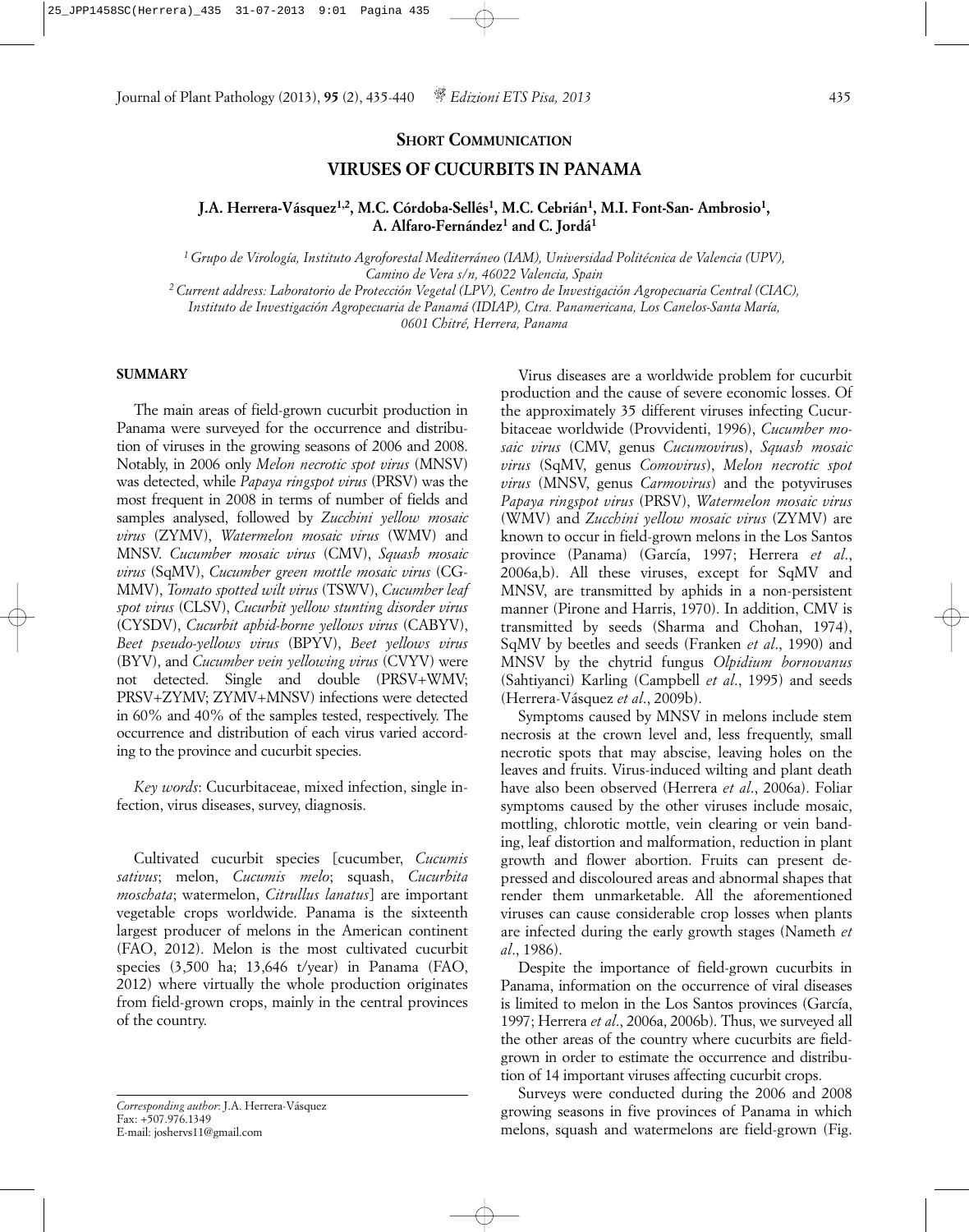

**Fig. 1.** Los Santos (1), Herrera (2), Coclé (3), Veraguas (4) and Chiriquí (5) provinces surveyed to determine the presence or absence of viruses in cucurbit fields.

1). In each province fields were arbitrarily selected, visited and surveyed prior to harvest, while samples were collected from mature plants. Six melon samples from plants showing the characteristic necrotic symptoms of MNSV infection (Fig. 2a) and 18 with no symptoms, were obtained from 11 fields in 2006, whereas 56 samples of melon, squash and watermelon from plants showing virus like-symptoms (Fig. 2b, c) and 6 with no symptoms, were collected from 26 fields in 2008 (Table 1). The number of samples collected in each field depended on the number of symptomatic plants observed.

Root samples were stored at -20°C, while leaf samples were dried using the silica gel method and kept at room temperature until analysed. Root samples were analysed for MNSV and leaf samples for CMV, SqMV, PRSV, WMV, ZYMV, *Cucumber green mottle mosaic virus* (CGMMV, genus *Tobamovirus*) and *Tomato spotted wilt virus* (TSWV, genus *Tospovirus*) by ELISA using commercial kits by Loewe Biochemica (Germany) for SqMV, CGMMV and TSWV and by Sediag (France) for the rest of the viruses, following manufacturers' instructions Fresh root or dry leaf samples (0.5 g) were homogenised in a plastic bag containing 10 ml extraction buffer  $[2\%$  PVP in PBS-Tween, 1:20 (w/v)]. Healthy and virus-infected cucurbit root and leaf samples were included as negative and positive controls, respectively. ELISA reactions were read at 405 nm and a sample was considered positive if the absorbance value was twice higher than the mean of the negative control samples.

Root (for MNSV) and leaf (for other viruses) samples were also analysed by RT-PCR as follows: fresh root or dry leaf samples (0.1 g) were ground in liquid nitrogen,

and total RNA was extracted using the RNAwiz kit (Ambion, UK). Single-step RT-PCR was carried out using SuperScript II RT with the Platinum *Taq* kit (Invitrogen, Spain) and specific primers for MNSV (Herrera *et al*., 2006a), *Cucumber leaf spot virus* [CLSV, genus *Carmovirus*; Segundo *et al*. (2001)], *Cucurbit aphidborne yellows virus* [CABYV, genus *Luteovirus* (Juárez *et al*., 2004)], *Beet pseudo-yellows virus* [BPYV, genus *Crinivirus*; Rubio *et al*. (1999)], *Beet yellows virus* [BYV, genus *Closterovirus*; Kundu and Rysanek (2004)], *Cucurbit yellow stunting disorder virus* [CYSDV, genus *Crinivirus*; Celix *et al*. (1996)] and *Cucumber vein yellowing virus* [CVYV, genus *Ipomovirus*; Cuadrado *et al*. (2001)], while RT-PCR was carried out in a two-step reaction using the Cloned AMV First-Strand Synthesis Kit and Platinum *Taq* DNA Polymerase (Invitrogen, Spain) and universal degenerate primers for potyviruses (PRSV, WMV, ZYMV) (Herrera-Vásquez *et al*., 2009a), according to the manufacturer's instructions and using the protocol described for each virus by the above mentioned authors.

In 2006, surveys were conducted in 11 commercial melon fields distributed in the Los Santos, Herrera and Cocle provinces (Fig. 1). MNSV, CMV, SqMV, PRSV, WMV, ZYMV, CGMMV, TSWV, CLSV, CABYV, BPYV, BYV, CYSDV and CVYV were looked for in 24 melon samples from these fields. Typical MNSV symptoms were shown by six samples (25% of all melon samples) from Los Santos and Coclé, and the virus presence was confirmed by ELISA and RT-PCR (Table 1). No other symptoms were observed in any of the regions and no additional viruses were detected in any of the melon samples analyzed.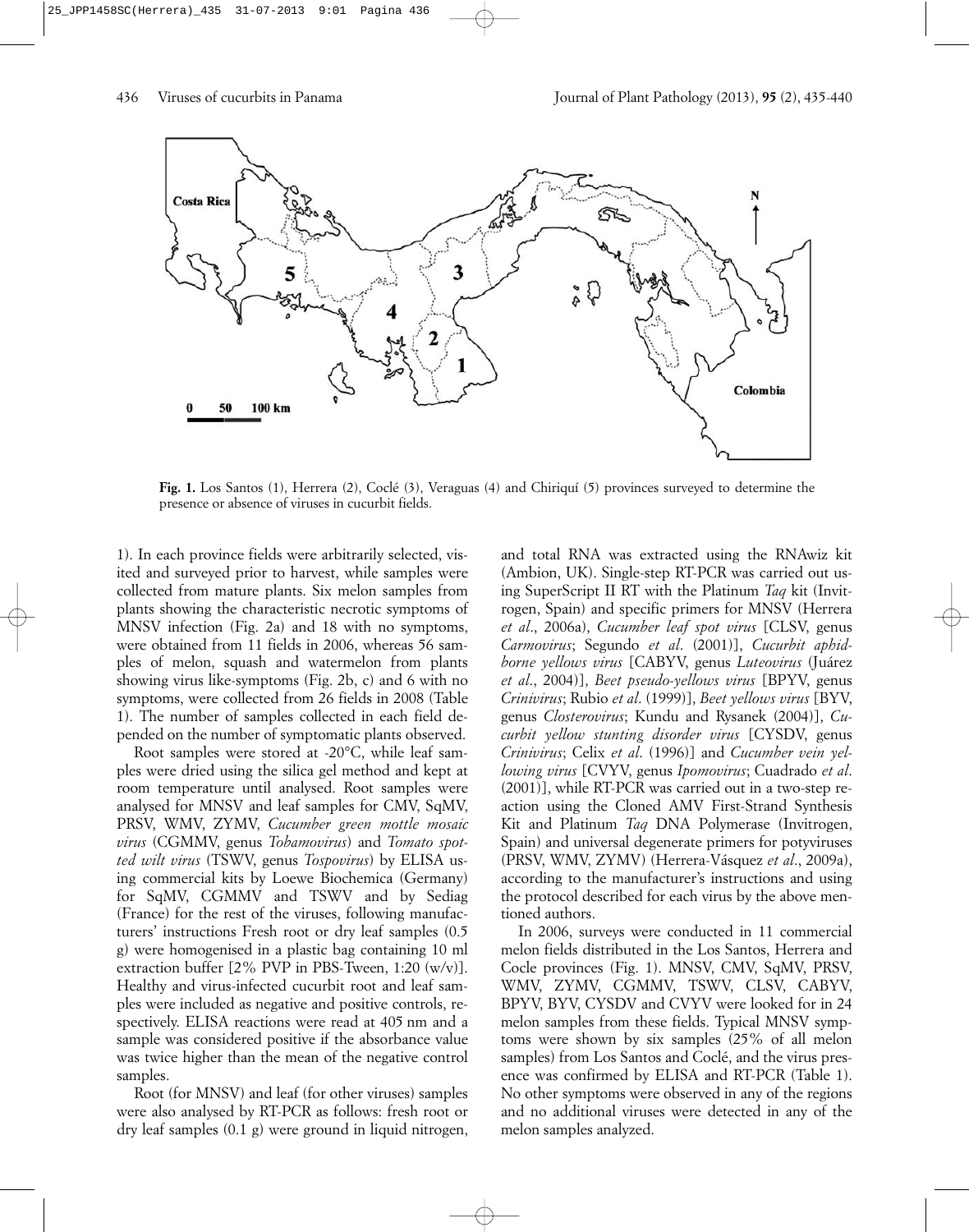In 2008, surveys were conducted in 26 commercial cucurbit fields in all Panamanian provinces where cucurbits (melon, squash and watermelon) are fieldgrown. In these areas, MNSV and other virus-like symptoms were observed, and 62 samples from these fields were analysed for the presence of all the above listed viruses. Fifty-six plants (90.3% of all samples collected) from 23 fields (88.5% of all fields surveyed) showed symptoms of virus infection. As shown in Table 1, ZYMV was the prevailing virus (33.3% of melon samples analysed), followed by the PRSV (26.7%), WMV (26.7%) and MNSV (13.3%). PRSV and WMV were distributed in three provinces, while ZYMV and MNSV were only found in Los Santos. PRSV was the most common virus in watermelon (46.2%), followed by WMV (15.4%) and ZYMV (15.4%). PRSV and ZYMV were distributed in four and two provinces, respectively, while WMV was present only in Veraguas. PRSV and ZYMV were found in 33.3% of all squash samples analysed, both being detected only in Los Santos. These samples were ELISA-positive for the specific viruses, and RT-PCR positive for MNSV and/or potyviruses (Table 1).

MNSV was not detected in any of the watermelon and squash samples analysed in our study, and WMV was not found in any squash. CMV, SqMV, CGMMV, TSWV, CLSV, CABYV, BPYV, BYV, CYSDV and CVYV were not detected in any of the cucurbit samples analysed. However, CMV and SqMV have previously been detected in Panamanian melons from Los Santos (García, 1997). A larger number of samples should be tested in a future study for a better assessment of the presence/absence of these viruses in cucurbit species from Panama.

The presence of PRSV, WMV and ZYMV was validated by ELISA, which also allowed the specific identification of each virus. By contrast, the use of RT-PCR with potyvirus degenerate primers, confirmed infection, but was unable to distinguish the individual potyviruses.

*Aphis gossypii* Glover (Hemiptera:Aphididae) is the most common aphid found in melon crops of Panama (García, 1997). However, the presence of aphids was not noted in any of the provinces and fields surveyed in 2006, but was observed in 2008. This may explain the difference in the presence and incidence of aphid-borne viruses, which were detected in 2008, but not in 2006. The whitefly *Bemisia tabaci* Gennadius (Hemiptera: Aleyrodidae) (primarily biotype B) has also been reported in Panamanian cucurbit crops (Alvarado *et al*., 2004). However, the presence of whiteflies was not investigated in this study.

Twenty-five species of weeds from 11 families (Amaranthaceae, Asclepiadaceae, Asteraceae, Boraginaceae, Convolvulaceae, Cucurbitaceae, Euphorbiaceae, Labiatae, Malvaceae, Papilionaceae, and Solanaceae) growing in melon crops of Los Santos were reported as being

infected by at least one of three potyviruses (PRSV, WMV, ZYMV) (Herrera *et al*., 2006b). Volunteer cucumber and melon plants and *Momordica charantia* . are common in this province. The first couple of hosts had



**Fig. 2.** A. Symptoms of stem necrosis at the crown level typical of MNSV; B. mottling, blistering and malformation on a leaf infected by PRSV+WMV; C. mottling, blistering and abnormal growth on a melon fruit infect by ZYMV.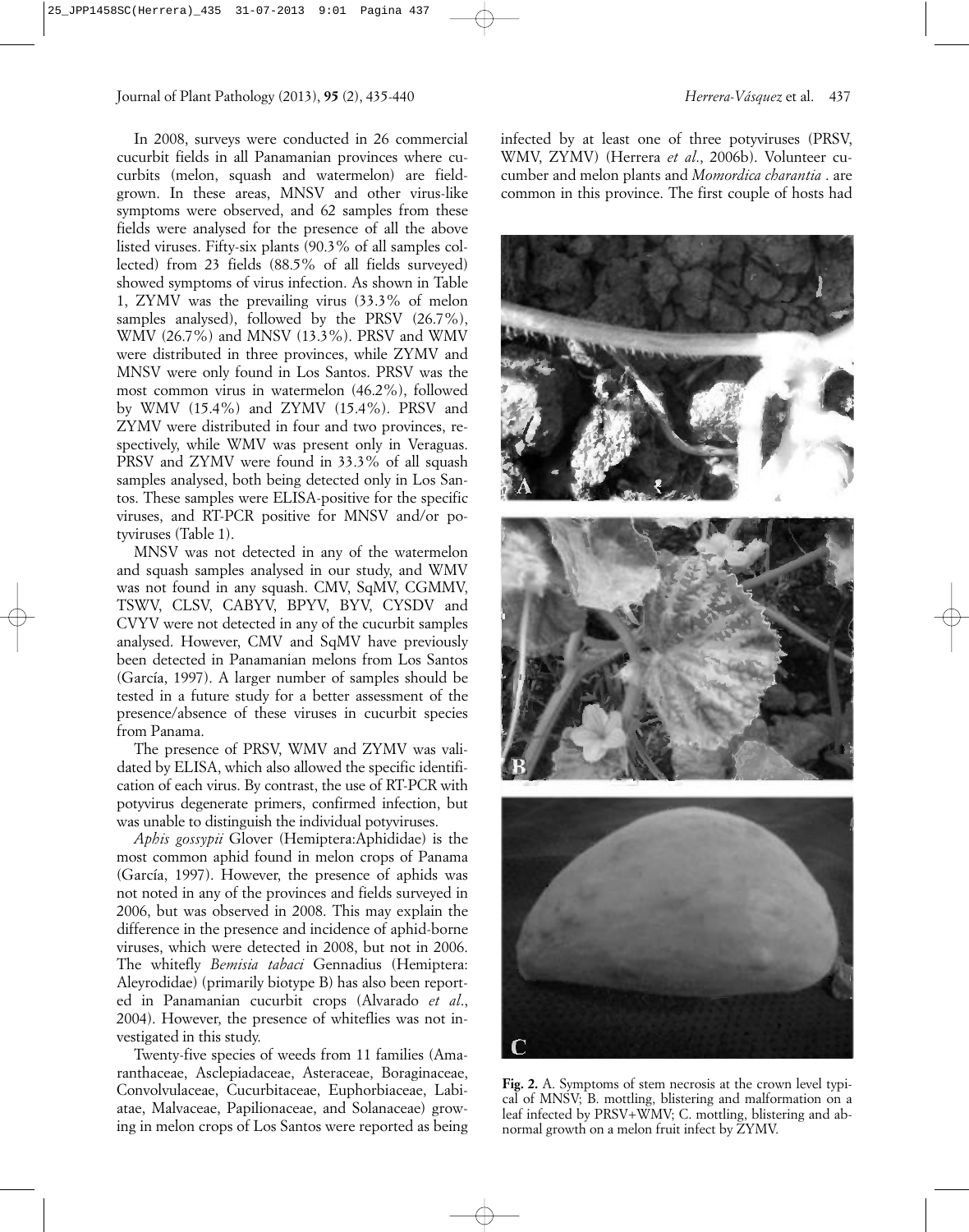| Year of survey | Crop       | Region     | Fields <sup>2</sup> | Samples <sup>3</sup> | ELISA and RT-PCR detection <sup>1</sup> |                |                |                |                  |                                    |                                  |
|----------------|------------|------------|---------------------|----------------------|-----------------------------------------|----------------|----------------|----------------|------------------|------------------------------------|----------------------------------|
|                |            |            |                     |                      | <b>MNSV</b>                             | <b>PRSV</b>    | <b>WMV</b>     | <b>ZYMV</b>    | Negative         | $%$ single infections <sup>4</sup> | % double infections <sup>4</sup> |
| 2006           | Melon      | Los Santos | $\overline{2/7}$    | 4/16                 | 4(2)                                    | $\Omega$       | $\overline{0}$ | $\overline{0}$ | 12               | 100                                | $\Omega$                         |
|                |            | Herrera    | 0/3                 | 0/6                  | $\Omega$                                | $\Omega$       | $\Omega$       | $\Omega$       | 6                | $\overline{0}$                     |                                  |
|                |            | Coclé      | 1/1                 | 2/2                  | 2(1)                                    | $\Omega$       |                |                | $\Omega$         | 100                                |                                  |
|                |            | Subtotal   | 3/11                | 6/24                 | 6(3)                                    | $\Omega$       | $\Omega$       | $\Omega$       | 18               | 100                                | $\Omega$                         |
| 2008           | Melon      | Los Santos | 4/4                 | 12/12                | 4(2)                                    | $\Omega$       | $\mathbf{0}$   | 10(4)          | $\overline{2}$   | 60                                 | 40                               |
|                |            | Herrera    | 2/2                 | 4/4                  | $\Omega$                                | 4(2)           | 2(1)           | $\overline{0}$ | $\mathbf{0}$     | 50                                 | 50                               |
|                |            | Coclé      | 0/1                 | 2/4                  | $\Omega$                                | $\overline{0}$ | 2(1)           | $\Omega$       | $\overline{2}$   | 100                                | $\Omega$                         |
|                |            | Veraguas   | 1/1                 | 2/2                  | $\theta$                                | 2(1)           | $\mathbf{0}$   | $\Omega$       | $\boldsymbol{0}$ | 100                                | 0                                |
|                |            | Chiriquí   | 3/3                 | 8/8                  | $\overline{0}$                          | 2(1)           | 4(2)           | $\Omega$       | $\overline{2}$   | 100                                | $\Omega$                         |
|                |            | Subtotal   | 10/11               | 28/30                | 4(2)                                    | 8(4)           | 8(4)           | 10(4)          | 6                | 75                                 | 25                               |
|                | Watermelon | Los Santos | 1/1                 | 2/2                  | $\Omega$                                | $\Omega$       | $\Omega$       | 2(1)           | $\Omega$         | 100                                | $\Omega$                         |
|                |            | Herrera    | 2/2                 | 6/6                  | $\theta$                                | 2(1)           | $\overline{0}$ | $\Omega$       |                  | 100                                | 0                                |
|                |            | Coclé      | 2/2                 | 4/4                  | $\Omega$                                | 2(1)           | $\Omega$       | $\Omega$       | 2                | 100                                | $\Omega$                         |
|                |            | Veraguas   | 4/4                 | 8/8                  | $\theta$                                | 2(1)           | 4(2)           | 2(1)           | $\overline{2}$   | 66.7                               | 33.3                             |
|                |            | Chiriquí   | 3/3                 | 6/6                  | $\overline{0}$                          | 6(3)           | $\overline{0}$ | $\Omega$       | $\overline{0}$   | 100                                | $\Omega$                         |
|                |            | Subtotal   | 12/12               | 26/26                | $\mathbf{0}$                            | 12(6)          | 4(2)           | 4(2)           | 8                | 88.9                               | 11.1                             |
|                | Squash     | Los Santos | 1/1                 | $\overline{2/2}$     | $\boldsymbol{0}$                        | 2(1)           | $\Omega$       | 2(1)           | $\boldsymbol{0}$ | $\Omega$                           | 100                              |
|                |            | Coclé      | 0/1                 | 0/2                  | $\Omega$                                |                | 0              | $\Omega$       | 2                | $\Omega$                           | $\Omega$                         |
|                |            | Veraguas   | 0/1                 | 0/2                  | $\Omega$                                | 0              |                | $\Omega$       | $\overline{2}$   | $\Omega$                           | $\Omega$                         |
|                |            | Subtotal   | 1/3                 | 2/6                  | $\theta$                                | 2(1)           | $\theta$       | 2(1)           |                  | $\theta$                           | 100                              |
| Total          |            |            | 26/37               | 62/86                | 10(5)                                   | 22(11)         | 12(6)          | 16(7)          | $\overline{36}$  | 60                                 | 40                               |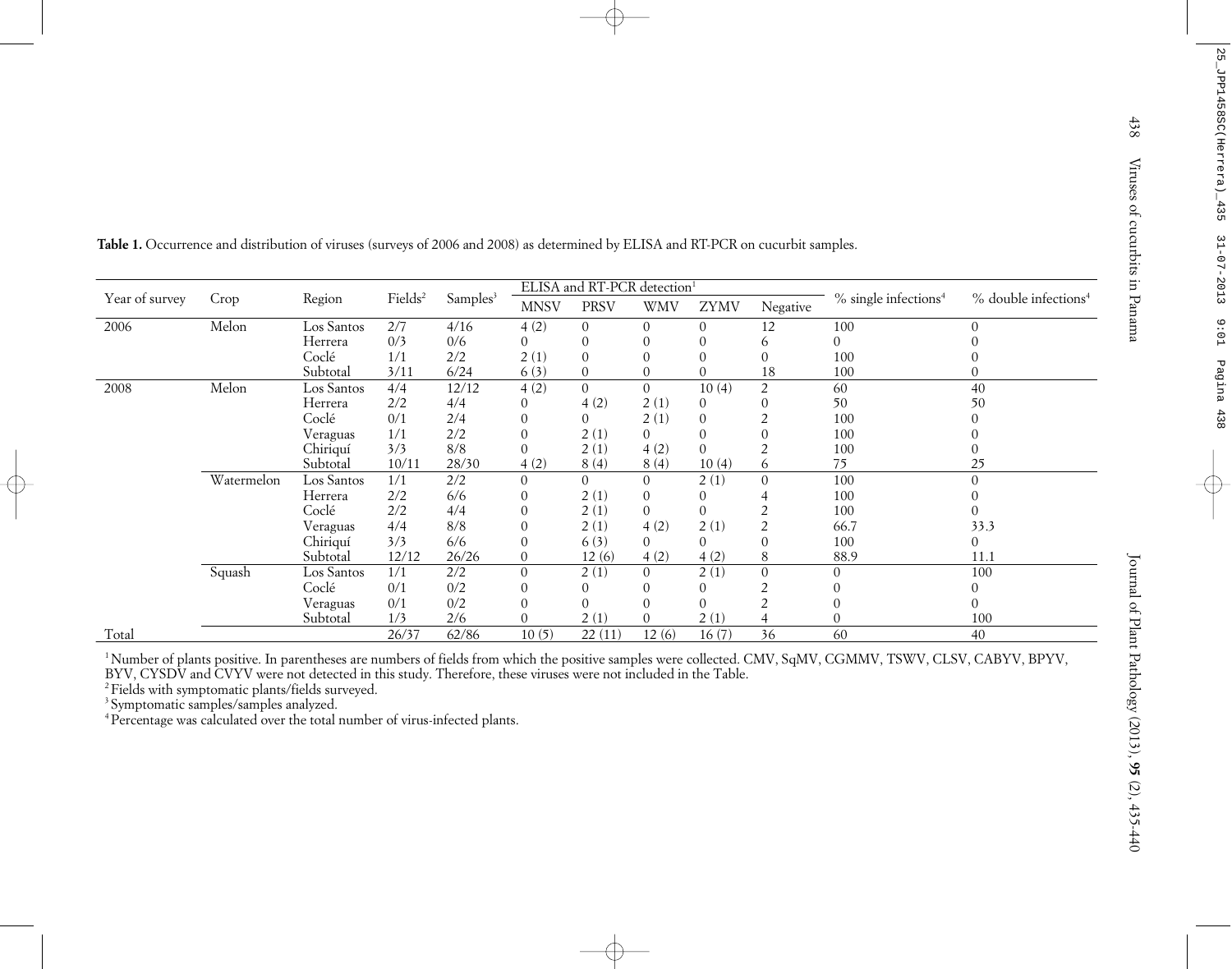been found infected by PRSV, WMV and ZYMV – single and mixed infections (Herrera *et al*., 2006b), both of which were detected also in our study, while *M. charantia* was identified as a reservoir of *Squash vein yellowing virus* (SqVYV, genus *Ipomovirus*) (Adkins *et al*., 2008), as reported from Florida and Indiana (Adkins *et al*., 2007; Egel and Adkins, 2007). Infected volunteer cucurbits and weeds constitute year-round viral reservoirs. Their improved management needs to be incorporated into cucurbit management plans.

The presence of CVYV but not of SqVYV was tested for, both of which are transmitted by *B. tabaci* (Adkins *et al*., 2007; Lecoq *et al*., 2007). CVYV has been detected in melon plants with mosaic symptoms in France (Lecoq *et al*., 2007), but not in the New World so far. Since mosaic symptoms are shown by cucurbit crops in Panama, we checked for the presence of this virus, but no CVYV-positive samples were found. Thus, these symptoms could be caused by the mosaic-inducing potyviruses detected in our study (Nameth *et al*., 1986). SqVYV is present in the US on watermelon and squash displaying a typical vine decline (including vine collapse and wilt and root rot) and vein yellowing, respectively (Adkins *et al*., 2007; Egel and Adkins, 2007). Since these type of symptoms were not observed in watermelon and squash crops from Panama, the presence of this virus was not looked for. Further investigations are therefore needed to determine the presence or absence of SqVYV in Panama.

The occurrence and distribution of MNSV were reduced in 2008 compared to 2006 so that, in many of the surveyed plots there were no plants with MNSV-like symptoms, in line with the notion that with this virus, whose infections largely depend on environmental conditions, the symptoms observed in the field are not predictable (Herrera-Vásquez *et al*., 2009b).

Whereas PRSV was the most prevalent and widespread virus, cucurbits were also infected by ZYMV and WMV, which were the second and third most represented, respectively. Previous studies by García (1997) found that PRSV was the most prevalent virus together with CMV, SqMV, WMV and ZYMV, in Panamanian melons from Los Santos. However, our study is the first to report virus occurrence and distribution in all areas in which cucurbits are field-grown in Panama.

PRSV, ZYMV, WMV and MNSV were found in 11 (42.3%), 7 (26.9%), 6 (23.1%) and 2 (7.7%) of the cucurbit fields surveyed in all provinces, respectively (Table 1). Seventeen of 26 fields were infected with at least one of these viruses as determined by ELISA and RT-PCR. Single infections were prevalent in each province and accounted for 75% and 88.9% of virus-infected melon and watermelon plants, respectively. Double infections by ZYMV+PRSV; ZYMV+MNSV; PRSV+WMV were found only in Los Santos, Herrera and Veraguas, accounting for 25, 11.1 and 100% of virus-infected melon,

watermelon, and squash plants, respectively (Table 1). Mixed infections of a potyvirus with a non-potyvirus could have a significant effect on yields since synergistic effects have been reported between these viruses (Poolpol and Inouye, 1986). Mixed infections have also been observed in Spain (Kassen *et al*., 2007). Twelve samples (four melon and eight watermelon) from symptomatic plants collected in all the five provinces surveyed were ELISA- and RT-PCR-negative for all viruses tested. This may be due to the presence of cucurbit-infecting begomoviruses, that occur in several Central and South American countries (Morales, 2006), or of SqVYV, which has also been recorded in the New World (Adkins *et al*., 2007; Egel and Adkins, 2007). Both begomoviruses and SqVYV are transmitted by whiteflies (Morales, 2006; Adkins *et al*., 2007). Testing for begomovirus and for SqVYV should be carried out in the future.

Six plants (two melons from Coclé and four squash from Coclé and Veraguas), in which no virus symptoms were observed, were negative by ELISA and RT-PCR for all the viruses analysed (Table 1).

Surveys of field-grown cucurbits in Panama revealed that MNSV infection is of special concern in Los Santos and Coclé, while infections by mosaic-inducing viruses are significant throughout the country. This information should help establishing a basis for the control of viral epidemics in Panamanian cucurbits.

### **ACKNOWLEDGEMENTS**

José Ángel Herrera Vásquez was the recipient of a fellowship from the Agencia Española de Cooperación Internacional para el Desarrollo (AECID, Spain, 2004- 2007), and a fellowship from the Instituto para la Formación y Aprovechamiento de Recursos Humanos and the Secretaría Nacional de Ciencia, Tecnología e Innovación (IFARHU-SENACYT, Panama, 2007-2010). We thank the Dirección Nacional de Sanidad Vegetal-Ministerio de Desarrollo Agropecuario (DNSV-MIDA, Panama) for its partial economic assistance, for supplying transportation during surveys and for providing silica gel for preparation of samples, the Sustainable Sciences Institute (San Francisco, USA) and Dr. P.R. Beatty (University of California at Berkeley, USA), for his helpful suggestions with this manuscript and for checking the English, as part of the Workshop of Writing Scientific Article sponsored by SENACYT and Banco Interamericano de Desarrollo (SENACYT-BID) in July 2010.

## **REFERENCES**

Adkins S., Webb S.E., Achor D., Roberts P.D., Baker C.A., 2007. Identification and characterization of a novel whitefly transmitted member of the family *Potyviridae* isolated from cucurbits in Florida. *Phytopathology* **97**: 145-154.